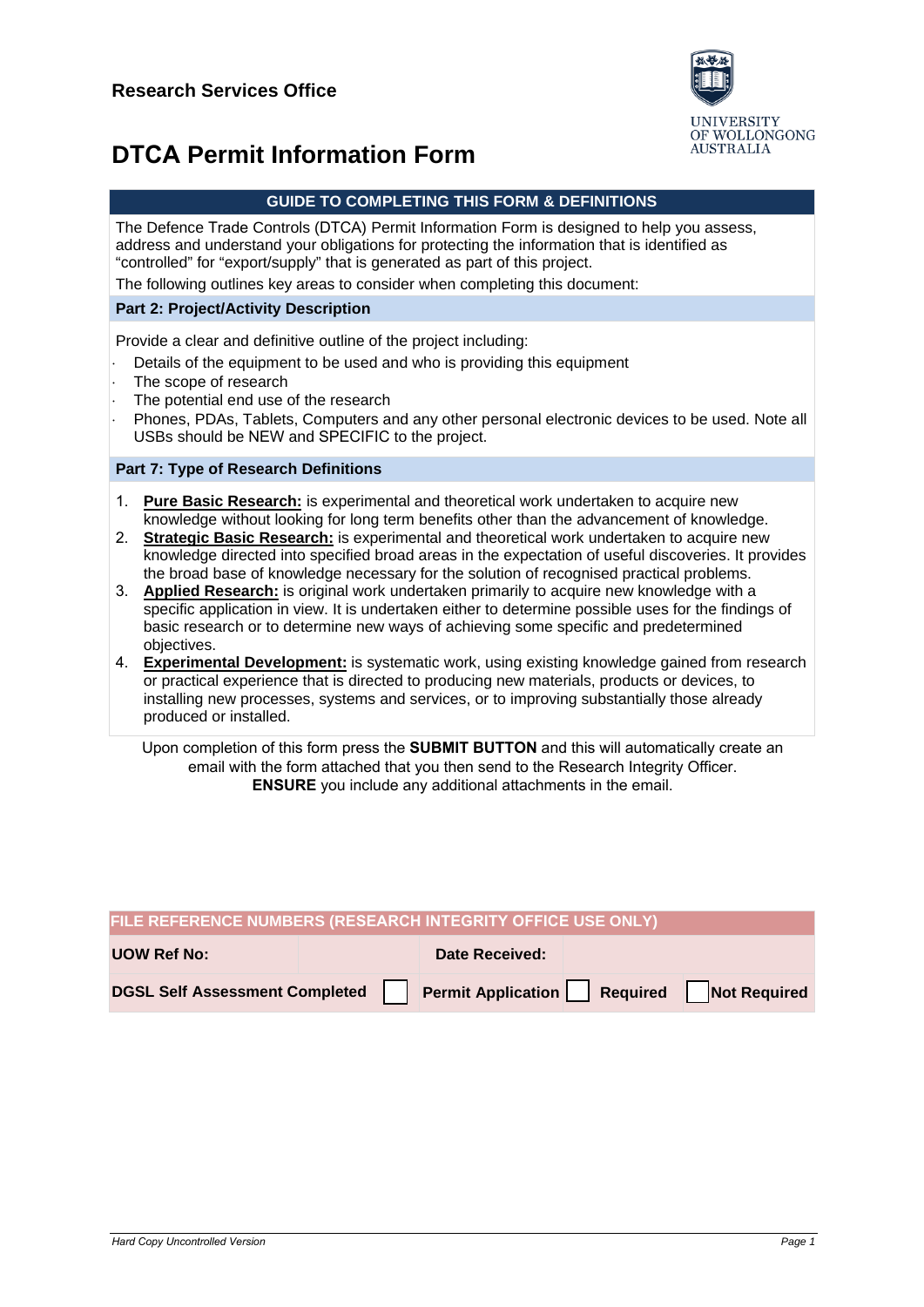|                                                                                                                                                                                                                                                                                                                                                                                                                                                                                                                                                                      | <b>PART 1: LEADER DETAILS</b>                                                                                                                           |  |  |  |  |
|----------------------------------------------------------------------------------------------------------------------------------------------------------------------------------------------------------------------------------------------------------------------------------------------------------------------------------------------------------------------------------------------------------------------------------------------------------------------------------------------------------------------------------------------------------------------|---------------------------------------------------------------------------------------------------------------------------------------------------------|--|--|--|--|
| <b>Faculty/Division/Unit:</b>                                                                                                                                                                                                                                                                                                                                                                                                                                                                                                                                        |                                                                                                                                                         |  |  |  |  |
| <b>First Name:</b>                                                                                                                                                                                                                                                                                                                                                                                                                                                                                                                                                   | <b>Family Name:</b>                                                                                                                                     |  |  |  |  |
| <b>Position Title:</b>                                                                                                                                                                                                                                                                                                                                                                                                                                                                                                                                               |                                                                                                                                                         |  |  |  |  |
|                                                                                                                                                                                                                                                                                                                                                                                                                                                                                                                                                                      |                                                                                                                                                         |  |  |  |  |
| Email:                                                                                                                                                                                                                                                                                                                                                                                                                                                                                                                                                               | <b>Phone:</b>                                                                                                                                           |  |  |  |  |
|                                                                                                                                                                                                                                                                                                                                                                                                                                                                                                                                                                      | <b>PART 2: INFORMATION</b>                                                                                                                              |  |  |  |  |
| Title:                                                                                                                                                                                                                                                                                                                                                                                                                                                                                                                                                               |                                                                                                                                                         |  |  |  |  |
| <b>Start Date:</b>                                                                                                                                                                                                                                                                                                                                                                                                                                                                                                                                                   | <b>Projected End Date:</b>                                                                                                                              |  |  |  |  |
|                                                                                                                                                                                                                                                                                                                                                                                                                                                                                                                                                                      |                                                                                                                                                         |  |  |  |  |
| <b>Project/Activity</b><br><b>Description:</b>                                                                                                                                                                                                                                                                                                                                                                                                                                                                                                                       |                                                                                                                                                         |  |  |  |  |
| (Insert a brief overview of<br>the project):                                                                                                                                                                                                                                                                                                                                                                                                                                                                                                                         |                                                                                                                                                         |  |  |  |  |
|                                                                                                                                                                                                                                                                                                                                                                                                                                                                                                                                                                      | Research Proposal   Abstract<br>Other<br>Summary                                                                                                        |  |  |  |  |
| Documents attached:                                                                                                                                                                                                                                                                                                                                                                                                                                                                                                                                                  | There MUST be one of these documents attached.                                                                                                          |  |  |  |  |
|                                                                                                                                                                                                                                                                                                                                                                                                                                                                                                                                                                      | <b>Date Enacted:</b>                                                                                                                                    |  |  |  |  |
| <b>Contract/Agreement No:</b>                                                                                                                                                                                                                                                                                                                                                                                                                                                                                                                                        |                                                                                                                                                         |  |  |  |  |
|                                                                                                                                                                                                                                                                                                                                                                                                                                                                                                                                                                      | <b>PART 3: CHECKLIST</b>                                                                                                                                |  |  |  |  |
| The project/activity involves international collaboration.<br>The project/activity has research team members based outside of Australia.<br>The project/activity is a commercial development.<br>The project/activity will produce a publication.<br>The project/activity is related to an existing defence contract (attach details).<br>The project/activity goods/technology are designed specifically for medical end-use.<br>The project/activity goods/technology a will be incorporated into medical equipment (attach details).<br>Tick ALL applicable boxes |                                                                                                                                                         |  |  |  |  |
|                                                                                                                                                                                                                                                                                                                                                                                                                                                                                                                                                                      |                                                                                                                                                         |  |  |  |  |
|                                                                                                                                                                                                                                                                                                                                                                                                                                                                                                                                                                      |                                                                                                                                                         |  |  |  |  |
|                                                                                                                                                                                                                                                                                                                                                                                                                                                                                                                                                                      | PART 4: REASON FOR EXPORT OR SUPPLY<br>Tick the most APPLICABLE box(1 only) to best describe why you are exporting or supplying the goods or technology |  |  |  |  |
| For use by the end user                                                                                                                                                                                                                                                                                                                                                                                                                                                                                                                                              |                                                                                                                                                         |  |  |  |  |
|                                                                                                                                                                                                                                                                                                                                                                                                                                                                                                                                                                      | Academic research or international collaboration efforts                                                                                                |  |  |  |  |
| To be on-sold by a distributor or retailer<br>Temporary basis - demonstration or exhibit                                                                                                                                                                                                                                                                                                                                                                                                                                                                             |                                                                                                                                                         |  |  |  |  |
|                                                                                                                                                                                                                                                                                                                                                                                                                                                                                                                                                                      | Temporary basis - use in a shooting competition or recreational activity                                                                                |  |  |  |  |
| expiration of the original equipment)                                                                                                                                                                                                                                                                                                                                                                                                                                                                                                                                | Being returned to the Original Equipment Manufacturer or their agent (includes for repair, or at the                                                    |  |  |  |  |
|                                                                                                                                                                                                                                                                                                                                                                                                                                                                                                                                                                      | Expiration of a foreign Government temporary export license                                                                                             |  |  |  |  |
|                                                                                                                                                                                                                                                                                                                                                                                                                                                                                                                                                                      | Being returned to the owner after repair, modification, demonstration or exhibition in Australia                                                        |  |  |  |  |
|                                                                                                                                                                                                                                                                                                                                                                                                                                                                                                                                                                      | Being exported or supplied under a Defence contract                                                                                                     |  |  |  |  |
| For tender evaluation or testing                                                                                                                                                                                                                                                                                                                                                                                                                                                                                                                                     | For integration into a larger assembly and subsequent return to Australia                                                                               |  |  |  |  |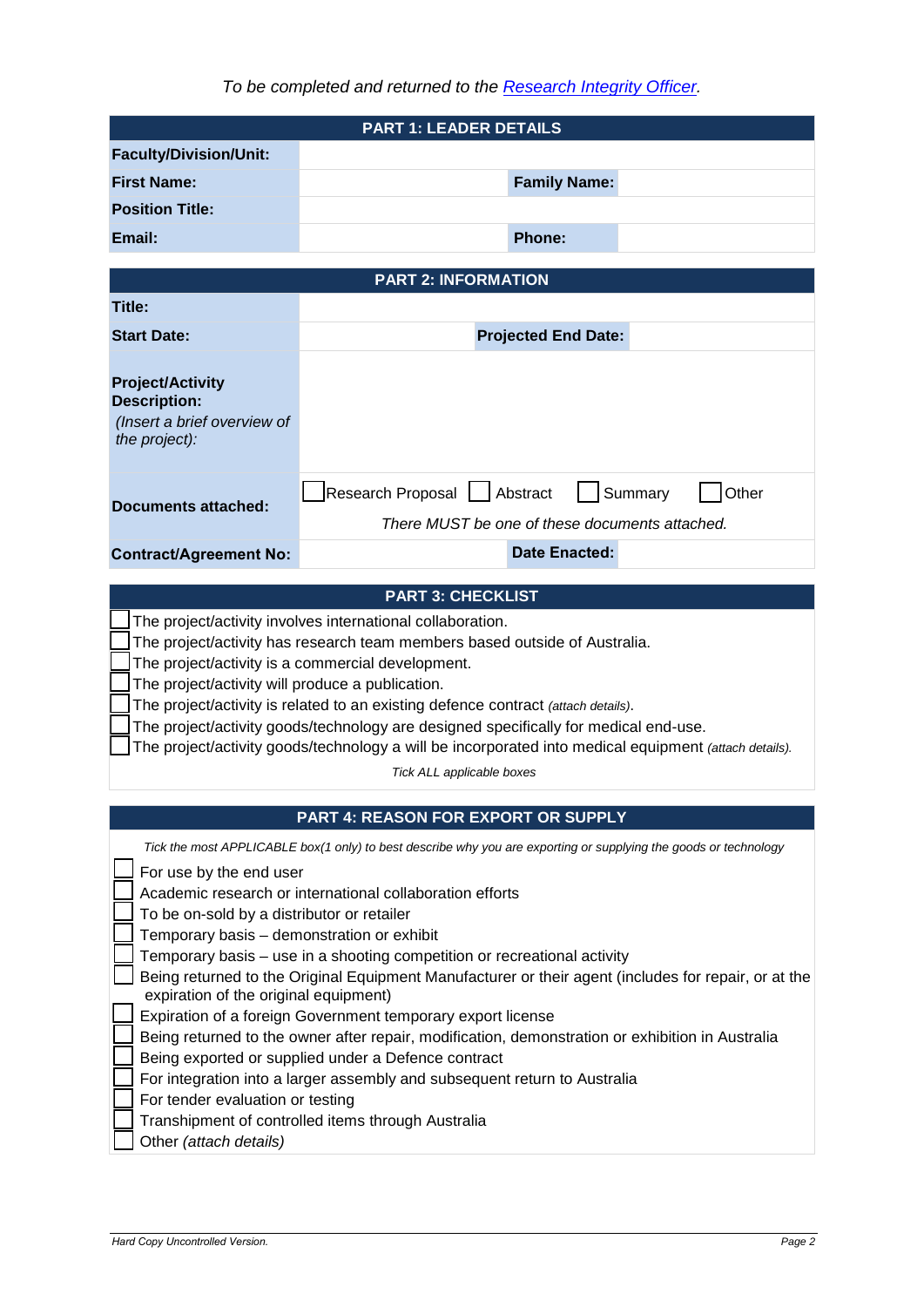| <b>PART 5: SUPPLY ASSESSMENT</b>                                                                                                                                                                                                                                                                                                                                                                                                                                                                                                                                                                                                      |                                                        |                                             |                     |            |            |            |
|---------------------------------------------------------------------------------------------------------------------------------------------------------------------------------------------------------------------------------------------------------------------------------------------------------------------------------------------------------------------------------------------------------------------------------------------------------------------------------------------------------------------------------------------------------------------------------------------------------------------------------------|--------------------------------------------------------|---------------------------------------------|---------------------|------------|------------|------------|
| <b>TRADE CONTROL ACTIVITY</b>                                                                                                                                                                                                                                                                                                                                                                                                                                                                                                                                                                                                         |                                                        |                                             |                     |            |            |            |
| TANGIBLE EXPORTS: These are physical exports sent overseas by ship, aircraft, post, courier or as checked<br>in or hand held luggage. This includes software and technology ie. Diagrams, notes, documents, sketches,<br>plans, sent on a USB, CD, DVD, computer hard drive or paper.                                                                                                                                                                                                                                                                                                                                                 |                                                        |                                             |                     |            |            |            |
|                                                                                                                                                                                                                                                                                                                                                                                                                                                                                                                                                                                                                                       | Goods or technology will be exported overseas?<br> Yes |                                             |                     |            |            | No         |
| <b>SUPPLY ACTIVITY</b>                                                                                                                                                                                                                                                                                                                                                                                                                                                                                                                                                                                                                |                                                        |                                             |                     |            |            |            |
| <b>INTANGIBLE SUPPLY:</b> Distributing controlled information via electronic means or providing access to stored or<br>online controlled information. Methods can include but is not limited to: Email, Fax, SMS, MMS, server upload,<br>document sharing or online collaboration tools, cloud computing etc.                                                                                                                                                                                                                                                                                                                         |                                                        |                                             |                     |            |            |            |
| It can also include providing access via forwarding a password of a Login ID and password or a link to a server<br>or cloud facility that contains the technology at the time of providing the access and the recipient is outside of<br>Australia.                                                                                                                                                                                                                                                                                                                                                                                   |                                                        |                                             |                     |            |            |            |
| Technology will be supplied by intangible means overseas?                                                                                                                                                                                                                                                                                                                                                                                                                                                                                                                                                                             |                                                        |                                             |                     | <b>Yes</b> |            | 1No        |
|                                                                                                                                                                                                                                                                                                                                                                                                                                                                                                                                                                                                                                       |                                                        | PART 6: END USER/CONSIGNEE DETAILS          |                     |            |            |            |
| The consignee is usually a third party, or an intermediary, who is either involved in the supply chain for the<br>export of the goods or they can be the End User of the goods. They are also the person/entity to which you will<br>supply intangible technology to.<br>End Users are the persons, companies or research/tertiary institutions that will received and or use the goods or<br>technology located overseas.<br>Identify the department or section within any larger entity and PO boxes are not accepted. International numbers<br>must contain the full details including the prefix eg (0011), country code, number. |                                                        |                                             |                     |            |            |            |
| <b>First Name:</b>                                                                                                                                                                                                                                                                                                                                                                                                                                                                                                                                                                                                                    |                                                        |                                             | <b>Family Name:</b> |            |            |            |
| <b>Position Title:</b>                                                                                                                                                                                                                                                                                                                                                                                                                                                                                                                                                                                                                |                                                        |                                             |                     |            |            |            |
| <b>Mailing Address:</b>                                                                                                                                                                                                                                                                                                                                                                                                                                                                                                                                                                                                               |                                                        |                                             |                     |            |            |            |
| <b>State/Postcode:</b>                                                                                                                                                                                                                                                                                                                                                                                                                                                                                                                                                                                                                |                                                        |                                             | <b>Country:</b>     |            |            |            |
| Email:                                                                                                                                                                                                                                                                                                                                                                                                                                                                                                                                                                                                                                |                                                        |                                             | <b>Phone:</b>       |            |            |            |
| <b>Company Website</b>                                                                                                                                                                                                                                                                                                                                                                                                                                                                                                                                                                                                                |                                                        |                                             |                     |            |            |            |
| Each consignee/end user must be listed on the permit.<br>If there are more than one end users please attach another sheet to this submission.                                                                                                                                                                                                                                                                                                                                                                                                                                                                                         |                                                        |                                             |                     |            |            |            |
|                                                                                                                                                                                                                                                                                                                                                                                                                                                                                                                                                                                                                                       |                                                        |                                             |                     |            |            |            |
|                                                                                                                                                                                                                                                                                                                                                                                                                                                                                                                                                                                                                                       |                                                        | <b>PART 7: TRADE ACTIVITY QUESTIONNAIRE</b> |                     |            |            |            |
| The Defence Export Controls Office (DECO) needs to understand more about the entities receiving the goods<br>and technology and their intended use.                                                                                                                                                                                                                                                                                                                                                                                                                                                                                   |                                                        |                                             |                     |            |            |            |
| The End-User/Recipient is in an industry associated or similar to you:                                                                                                                                                                                                                                                                                                                                                                                                                                                                                                                                                                |                                                        |                                             |                     |            | 」Yes       | <b>INo</b> |
| Provide further details on the industry:                                                                                                                                                                                                                                                                                                                                                                                                                                                                                                                                                                                              |                                                        |                                             |                     |            |            |            |
| I have previously conducted business with this End-User/Recipient                                                                                                                                                                                                                                                                                                                                                                                                                                                                                                                                                                     |                                                        |                                             |                     |            | <b>Yes</b> | <b>No</b>  |
| When? For how long? Details?:                                                                                                                                                                                                                                                                                                                                                                                                                                                                                                                                                                                                         |                                                        |                                             |                     |            |            |            |
| I believe the technology/services to be exported may be used in a weapons<br>$\n  No\n$<br> Yes<br>of mass destruction program:                                                                                                                                                                                                                                                                                                                                                                                                                                                                                                       |                                                        |                                             |                     |            |            |            |
| If yes detail how?                                                                                                                                                                                                                                                                                                                                                                                                                                                                                                                                                                                                                    |                                                        |                                             |                     |            |            |            |
| The technology is to be exported/supplied to a country or entity subject to<br><b>United Nations or Australian Autonomous Sanctions</b>                                                                                                                                                                                                                                                                                                                                                                                                                                                                                               |                                                        |                                             |                     |            | $\Box$ Yes | No         |
| If yes advise who?                                                                                                                                                                                                                                                                                                                                                                                                                                                                                                                                                                                                                    |                                                        |                                             |                     |            |            |            |
| The technology is specifically designed for military use.                                                                                                                                                                                                                                                                                                                                                                                                                                                                                                                                                                             |                                                        |                                             |                     |            | Yes        | <b>No</b>  |